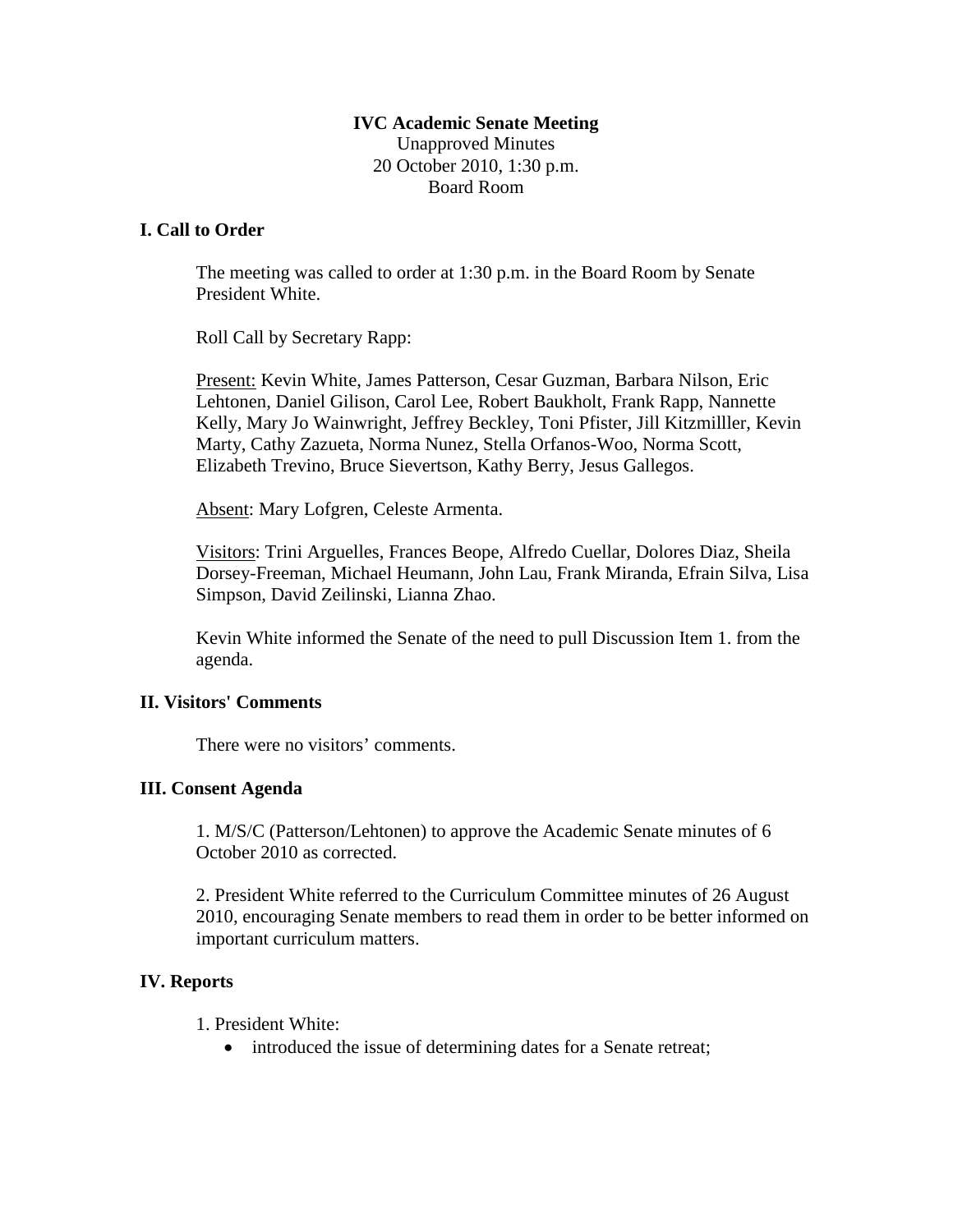- informed the Senate that he has been working with Omar Ramos and Larry Valenzuela in the creation of a new IVC Academic Senate web page;
- discussed his meetings with IVC President Ed Gould, including their efforts to study other California community colleges' shared governance processes in order to develop a white paper on shared governance for IVC and to determine how shared governance should proceed when those involved in shared governance procedures are off campus;
- reported that he had registered for the California Academic Senate Fall Plenary to be held in Anaheim, November 11-13, 2010;
- 2. Past-President Sievertson:
	- reported that he will be presenting a breakout session on adjunct faculty at the California Academic Senate Fall Plenary session.
- 3. Treasurer Norma Nunez:
	- reported that the balance of \$8,633.60 remained stable as there were no Senate expenditures since the most recent senate meeting.
- 4. Vice-President of Instruction Kathy Berry:
	- stressed the importance of completing book orders in a timely fashion and urged all Senators to communicate the need to do so in their respective divisions;
	- publically expressed her gratitude to Linda Amidon and the rest of the Instruction Office staff for their hard work and dedication during the time that Vice-President Berry was away from campus for personal reasons;
	- informed the Senate that the college is seeking a three-year Advanced Technological Education grant for developing the core curriculum for an alternative energy program;
	- stated that there had been Emergency Medical Program training on campus the week of October 11 2010;
	- stated that the Continuous Accreditation Readiness Team (CART) would meet on Friday, 22 October 2010 at 10:00 a.m. in order to review accreditation criteria;
- 5. Chief Financial Officer John Lau:
	- There was no Chief Financial Officer's report at this time.
- 6. Basic Skills Coordinator Frank Rapp:
	- informed the Senate that Basic Skills allocations for Imperial Valley College for the 2010/2011 academic year are still uncertain due to lack of communication regarding those allocations from Juan Cruz, state Basic Skills Coordinator, in the Chancellor's Office;
	- reported to the Senate that the San Diego/Imperial Valley Basic Skills Region is promoting a Learning in Networks for Knowledge Sharing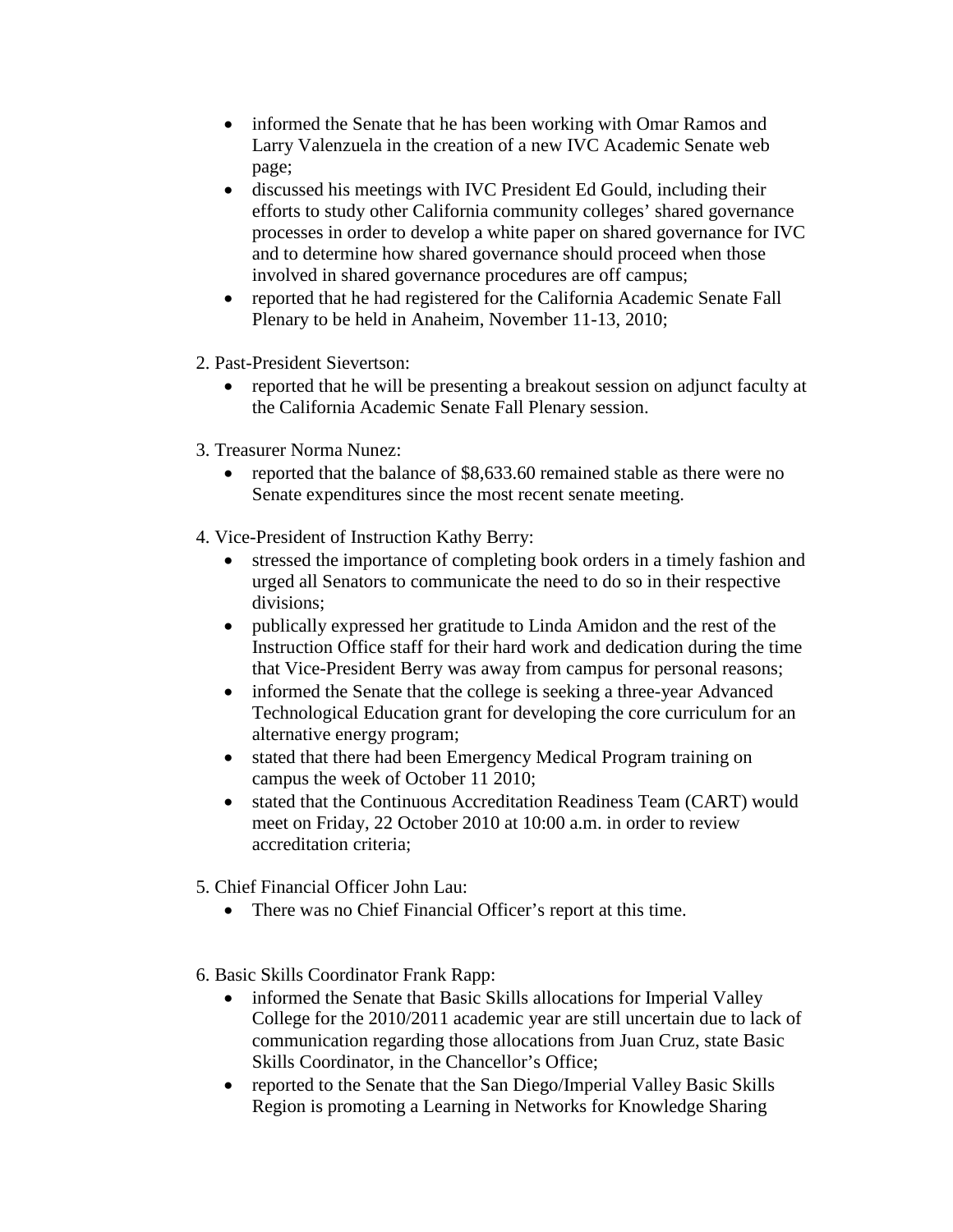(LINKS) event in Escondido on Friday 22 October 2010; Dr. Alfredo Cuellar, Angie Ruiz, Patti Biley, David Zielinski, and he are registered for this workshop

- informed the Senate that Dr. Lisa Brewster, San Diego/Imperial Valley Basic Skills Network Coordinator, will attend the IVC Basic Skills Committee meeting on Wednesday, 27 October 2010, to discuss IVC's Action Plan in regard to anticipated changes to the action plan template;
- Dr. Brewster will also present a workshop on the use of technology, especially as it applies to basic skills students.
- 7. Student Learning Outcomes Coordinator Toni Pfister:
	- informed the Senate that she would be sending an e-mail reminder that Student Learning Outcome assessment cycle reports from Spring 2010 are due by the end of the Fall 2010 semester;
	- informed the Senate that she will be scheduling dates for four miniworkshops on SLO cycle assessment to be held in the faculty lounge.
- 8. Associated Student Government Jesus Gallegos:
	- reported that he shall be attending the California Community College Student Affairs Association meeting in Costa Mesa on Friday, 22 October 2010;
	- reminded the Senate that the ASG will be hosting the Pumpkin Patch campus open house event on Saturday, 30 October 2010.
- 9. Contingent Faculty Representative Norma Scott:
	- reported that, to date, eighty out of approximately two hundred adjunct faculty had expressed interest in forming an adjunct faculty union.
- 10. Guest: CCA/CTA Representative Lisa Solomon:
	- reported that CTA/CCA President Gayla Finnell had sent an e-mail regarding the academic calendar and that feedback had been received and could still be sent to the Academic Calendar Committee.

# **V. Action Items: Academic and Professional Matters**

- 1. M/S/C (Patterson/Nunez) to approve the inclusion of the ESL Department Chair as a membership change to the Imperial Valley College Basic Skills Committee.
- 2. President White introduced Frances Beope who reported on a joint effort by staff and students to canvas Imperial County communities in support of Measure J; she further reported that another such effort would be conducted on 29 October 2010 and that "Yes on J" lawn signs could be acquired from Senator Cesar Guzman.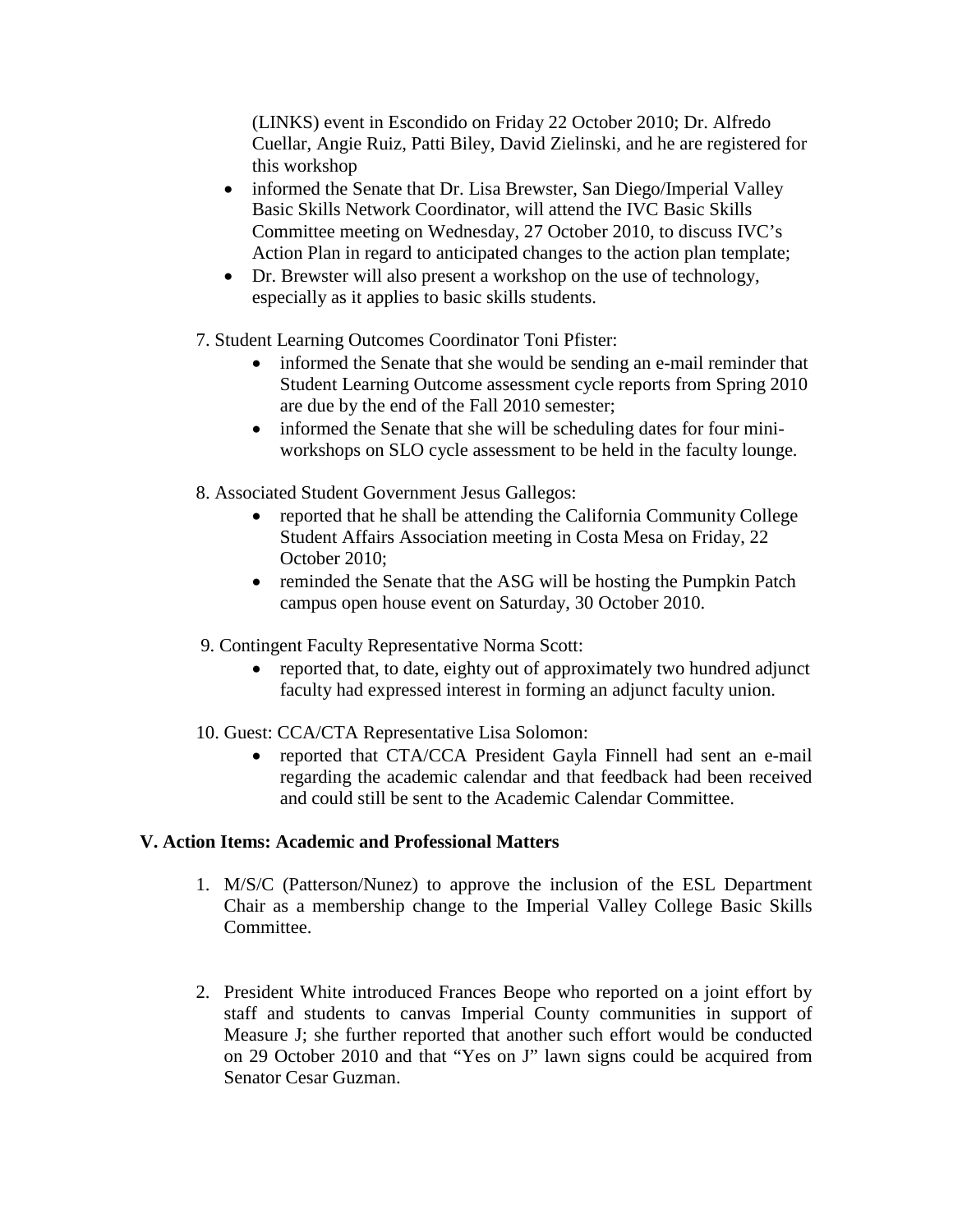M/S/C (Patterson/Nilson) that the Academic Senate support voter passage of Measure J.

Discussion regarding the Measure J issue ensued.

The vote was 13 for/3 against/2 abstained. Motion approved.

3. M/S/D (Kitzmiller/Zazueta) to endorse a campus policy of using doorblocks on all classroom doors with the exception of the classroom doors in the 2700 building.

Discussion regarding the use of doorblocks ensued.

The vote was 1 for/15 against/2 abstained. Motion failed.

## **VI. Discussion and Information Items**

- 1. President White reminded the Senate that this item had been pulled from the agenda.
- 2. President White ceded the floor to Mary Jo Wainwright who reported that she had received several more responses to the equivalency questionnaire, resulting in a total of twenty-four responses. Members of the Equivalency Committee will develop the Imperial Valley College Equivalency Standards from the responses received. The equivalency standards and procedures thus developed will be presented for approval by a vote of the IVC faculty; anyone wishing to read the standards and procedures prior to the vote should contact Senator Wainwright for a copy of the proposed document.

President White encouraged all Senators to report on this issue to their departments and divisions.

3. President White ceded the floor to Carol Lee who reported on the variety of proposed academic calendars.

Discussion regarding the calendars and the various ramifications of the alternatives ensued.

Carol Lee informed the Senate that she would take their concerns to the calendar committee.

Kathy Berry reminded the Senate that the calendar needed to be filed by January 2011.